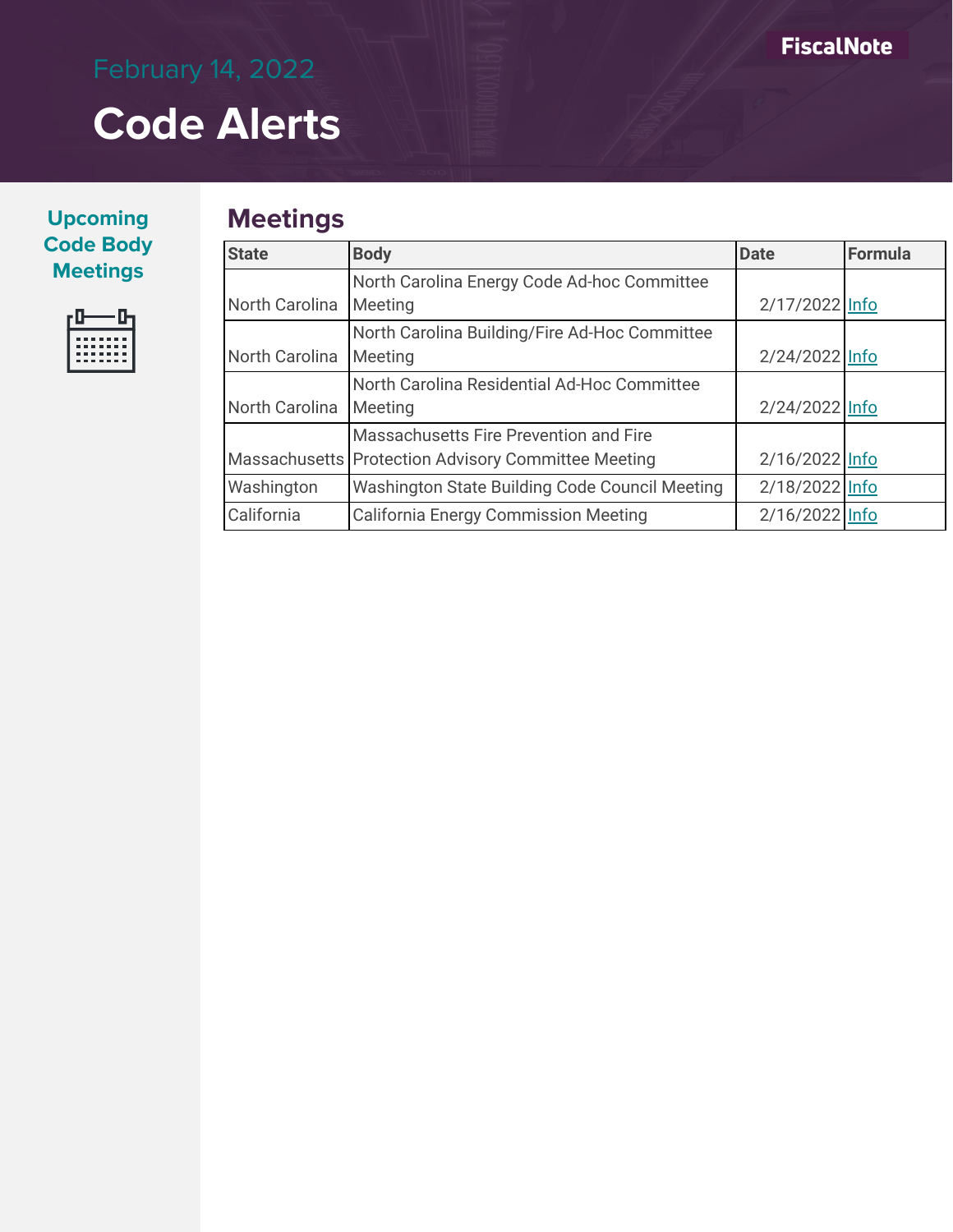## **Recent Activity Alerts**

பீ

## **Building**

|                                                                                | <b>Date</b> | <b>Title</b>                                                                                                                                                                                                                                                                             |  |  |  |
|--------------------------------------------------------------------------------|-------------|------------------------------------------------------------------------------------------------------------------------------------------------------------------------------------------------------------------------------------------------------------------------------------------|--|--|--|
| <b>Minnesota</b>                                                               |             | 2/7/2022 Minnesota Rules, Chapter 1335, Floodproofing                                                                                                                                                                                                                                    |  |  |  |
|                                                                                |             | The Minnesota Department of Labor and Industry requests comments on its possible                                                                                                                                                                                                         |  |  |  |
| amendment to Minnesota Rules, chapter 1335, "Floodproofing." The department is |             |                                                                                                                                                                                                                                                                                          |  |  |  |
|                                                                                |             | considering rule amendments that incorporate by reference the 2014 edition of the American                                                                                                                                                                                               |  |  |  |
|                                                                                |             | Society of Civil Engineers/Structural Engineering Institute Standard 24 Flood Resistant                                                                                                                                                                                                  |  |  |  |
|                                                                                |             | Design and Construction, with amendments, and any other amendments necessary to                                                                                                                                                                                                          |  |  |  |
|                                                                                |             | administer and enforce the floodproofing regulations.                                                                                                                                                                                                                                    |  |  |  |
| Georgia                                                                        |             | 2/7/2022 Discussion of 2023 Proposed Georgia Amendments                                                                                                                                                                                                                                  |  |  |  |
| amendments to the IECC.                                                        |             | The Codes Advisory Committee will consider heat pump, cooling equipment, and furnace<br>amendments to the IRC and IMC Codes. The Committee will also consider energy                                                                                                                     |  |  |  |
| <b>Oklahoma</b>                                                                | 2/10/2022   | <b>Amendment to IBC and IEBC Codes Being Considered</b>                                                                                                                                                                                                                                  |  |  |  |
|                                                                                |             | The OUBCC is in the process of modifying the adoptions of the 2018 International Building<br>Code and International Existing Building Code for possible adoption. Draft rules are available<br>on the "Proposed Rules" page. A public comment period is scheduled to begin on Wednesday, |  |  |  |
|                                                                                |             | March 2, 2022 and will conclude on Thursday, March 31, 2022, and a public hearing will be                                                                                                                                                                                                |  |  |  |
| <b>District of</b>                                                             |             | held on Thursday, March 31, 2022 at 1:30 p.m.                                                                                                                                                                                                                                            |  |  |  |
| Columbia                                                                       | 2/3/20221   | <b>Codes Board to Consider Performance Code</b>                                                                                                                                                                                                                                          |  |  |  |
|                                                                                |             | The Codes Board considered adding ICC Performance Code to DC Construction Codes.                                                                                                                                                                                                         |  |  |  |
| <b>Hawaii</b>                                                                  | 2/15/2022   | <b>Code Adoption Timeline</b>                                                                                                                                                                                                                                                            |  |  |  |
|                                                                                |             | The Council will consider the format of the updated timeline of code adoption 2022-2026.                                                                                                                                                                                                 |  |  |  |
| <b>Hawaii</b>                                                                  |             | 2/15/2022 Updates on Codes                                                                                                                                                                                                                                                               |  |  |  |
|                                                                                |             | The Investigation Committee provided updates on the following; The Structural Provisions for                                                                                                                                                                                             |  |  |  |
|                                                                                |             | the IBC and the IRC; the Non-Structural Provisions of the IBC and the IRC; the International                                                                                                                                                                                             |  |  |  |
|                                                                                |             | Energy Conservation Code (IECC) and to establish a committee on 2021 IECC; the UPC; the<br>Green Code; the UMC; the State Fire Code, the EECC, and the IEBC.                                                                                                                             |  |  |  |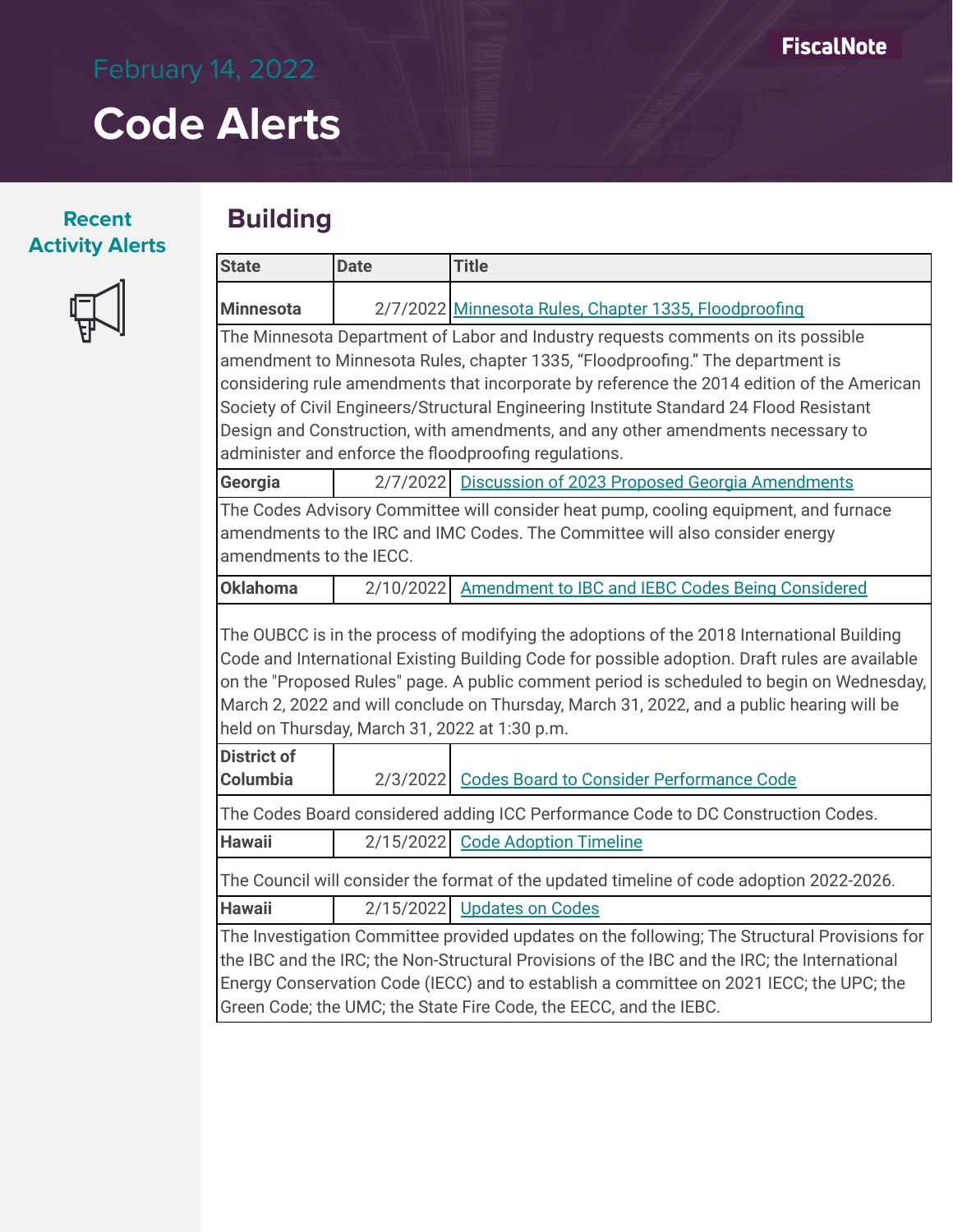## **Recent Activity Alerts**



| <b>State</b>                                                                                   | <b>IDate</b> | <b>Title</b>               |  |  |
|------------------------------------------------------------------------------------------------|--------------|----------------------------|--|--|
| <b>Massachusetts</b>                                                                           |              | 2/16/2022 Vote on 2021 IBC |  |  |
| The Fire Prevention Board will vote on the 2021 IBC Chapter 9 for the 10th Edition of 780 CMR. |              |                            |  |  |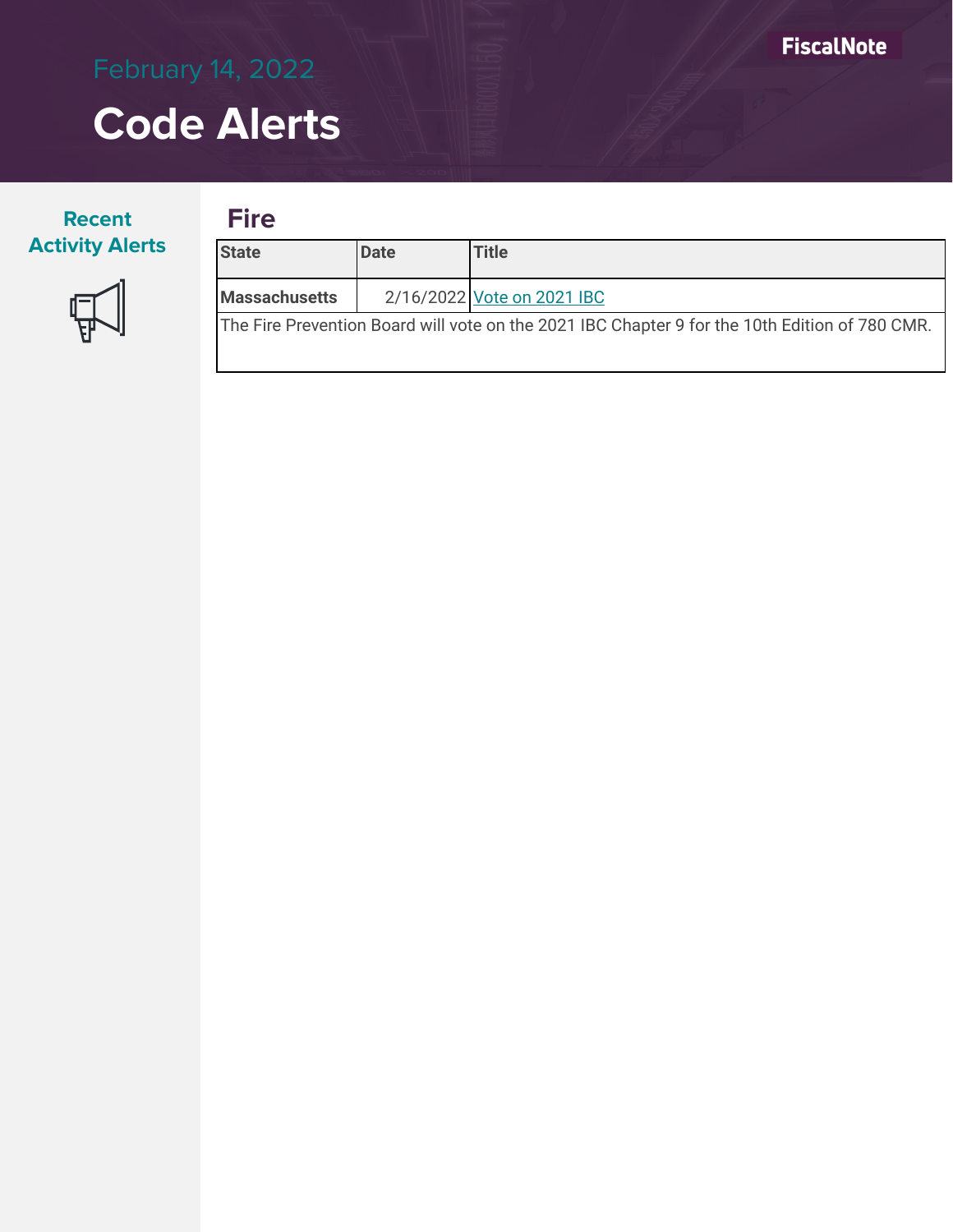### **Recent Activity Alerts**

## **Energy**



| <b>State</b>                    | <b>Date</b>                                                                                     | <b>Title</b>                                                                                    |  |  |  |
|---------------------------------|-------------------------------------------------------------------------------------------------|-------------------------------------------------------------------------------------------------|--|--|--|
|                                 |                                                                                                 |                                                                                                 |  |  |  |
| <b>Washington</b>               |                                                                                                 | 2/7/2022 Proposed Rule Making: Gas Fireplaces                                                   |  |  |  |
|                                 |                                                                                                 | The Washington State Building Code Council has filed a proposed rule making regarding a         |  |  |  |
|                                 |                                                                                                 | prohibition on gas fireplaces with continuously burning pilot lights within the 2018            |  |  |  |
|                                 |                                                                                                 | Washington State Energy Code, residential provisions. The Council is considering changing       |  |  |  |
|                                 | the date that gas fireplaces will need to comply with the prohibition of standing pilot lights. |                                                                                                 |  |  |  |
|                                 |                                                                                                 | The rule requiring the removal of standing pilots went into effect February 1, 2021. Due to the |  |  |  |
|                                 |                                                                                                 | current shortage of microchips, the Council has adopted an emergency rule exempting this        |  |  |  |
|                                 | industry from compliance with this adopted code requirement. The industry has requested         |                                                                                                 |  |  |  |
| that the exemption be extended. |                                                                                                 |                                                                                                 |  |  |  |
| <b>California</b>               | 2/16/2022                                                                                       | <b>BUILD Guidelines to be Considered</b>                                                        |  |  |  |
|                                 |                                                                                                 | The Energy Commission will discuss a proposed resolution adopting the BUILD Guidelines.         |  |  |  |

The Energy Commission will discuss a proposed resolution adopting the BUILD Guidelines, First Edition, for submittal to the California Public Utilities Commission (CPUC), and adopting staff's determination that this action is exempt from CEQA. The guidelines provide the requirements for applicant and project eligibility, and describe the incentive application, award distribution process, and technical assistance structure.

**California** 2/16/2022 [Integrated Energy Policy Update to be Considered](https://www.energy.ca.gov/sites/default/files/2022-02/2022-02-16_Business_Meeting_Agenda_ADA.pdf)

The Energy Commission will discuss the proposed resolution adopting the 2021 Integrated Energy Policy Report Update: Volume I, Building Decarbonization; Volume II, Ensuring Reliability in a Changing Climate; Volume IV, California Energy Demand Forecast; and Appendix, Assessing the Benefits and Contributions of the Clean Transportation Program, and adopting a determination that this action is exempt from CEQA.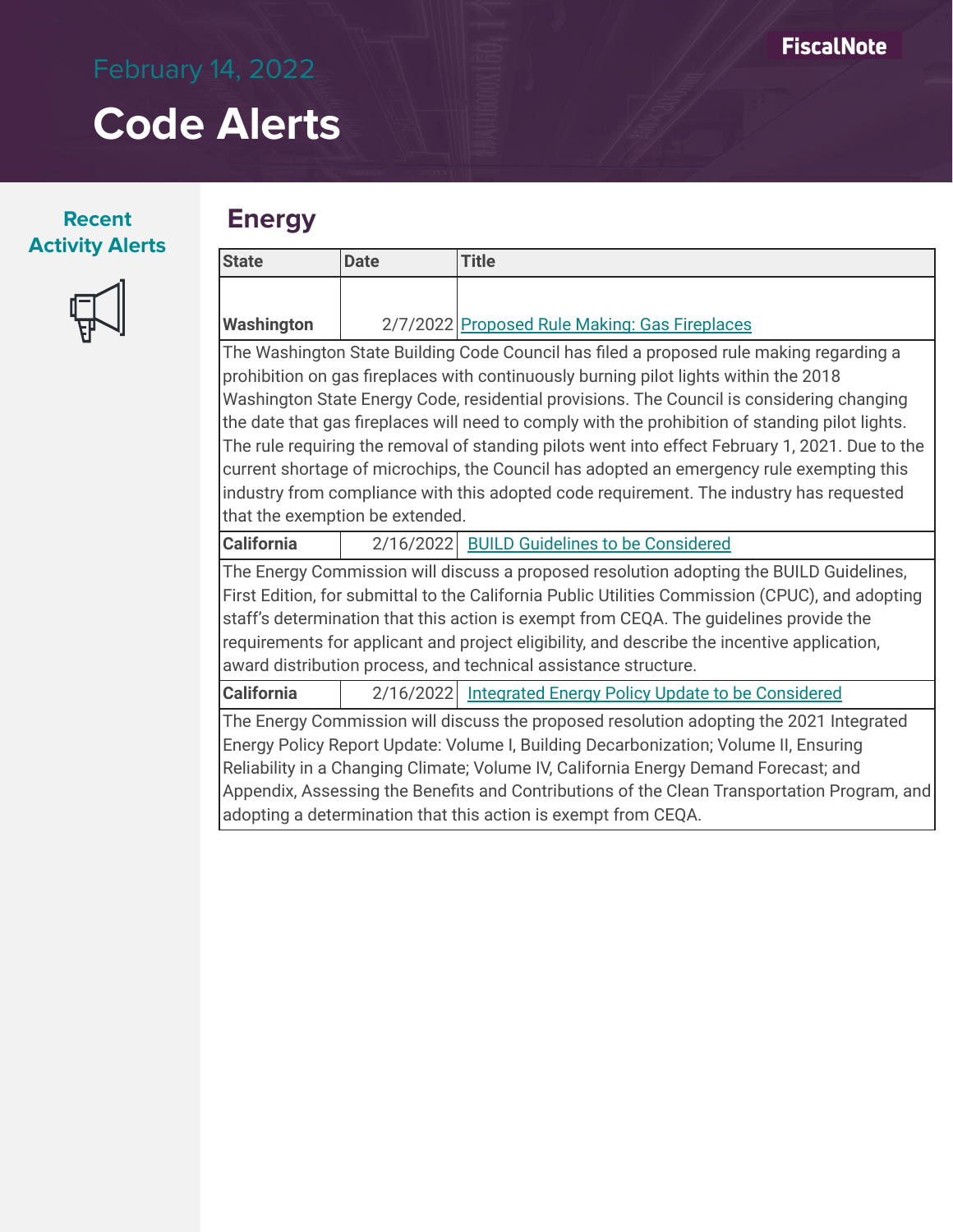## **Recent Activity Alerts**



## **Electrical/Plumbing**

| <b>State</b>  | <b>Date</b> | <b>Title</b>                                                                                              |
|---------------|-------------|-----------------------------------------------------------------------------------------------------------|
| <b>Hawaii</b> |             | 2/15/2022 2020 NEC Will Be Considered                                                                     |
|               |             | $\mathbf{r}$ , and $\mathbf{r}$ , and $\mathbf{r}$ , and $\mathbf{r}$ are $\mathbf{r}$ . The $\mathbf{r}$ |

The Codes Board will consider the adoption of the 2020 National Electrical Code, unamended.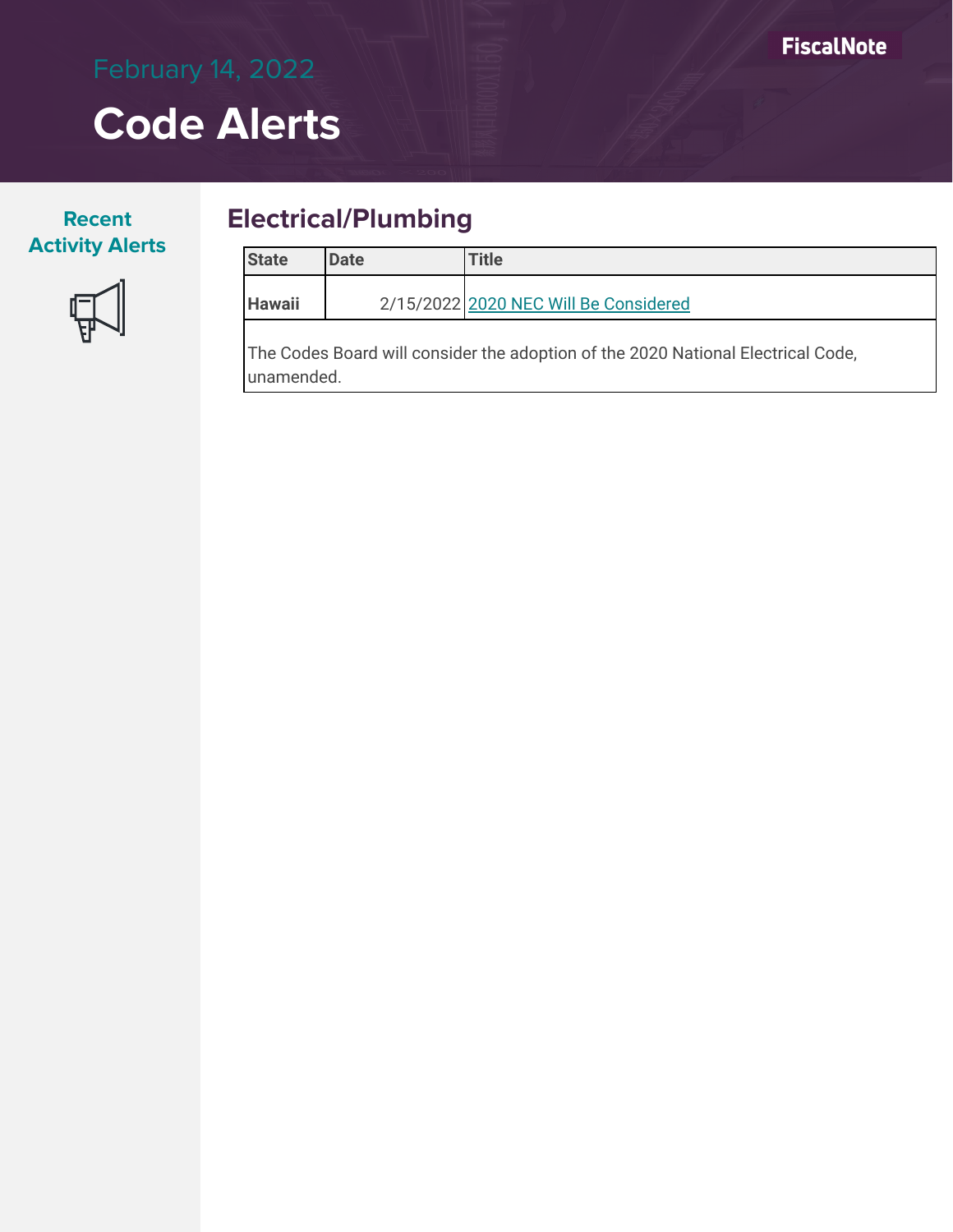## **Recent Activity Alerts**

## **Misc.**



| <b>State</b>                                              | <b>Date</b> | <b>Title</b>                                                   |  |  |  |
|-----------------------------------------------------------|-------------|----------------------------------------------------------------|--|--|--|
| Michigan                                                  |             | 2/23/2022 Mechanical Rules Committee to consider HVAC Programs |  |  |  |
| The Board of Mechanical Rules will discuss HVAC Programs. |             |                                                                |  |  |  |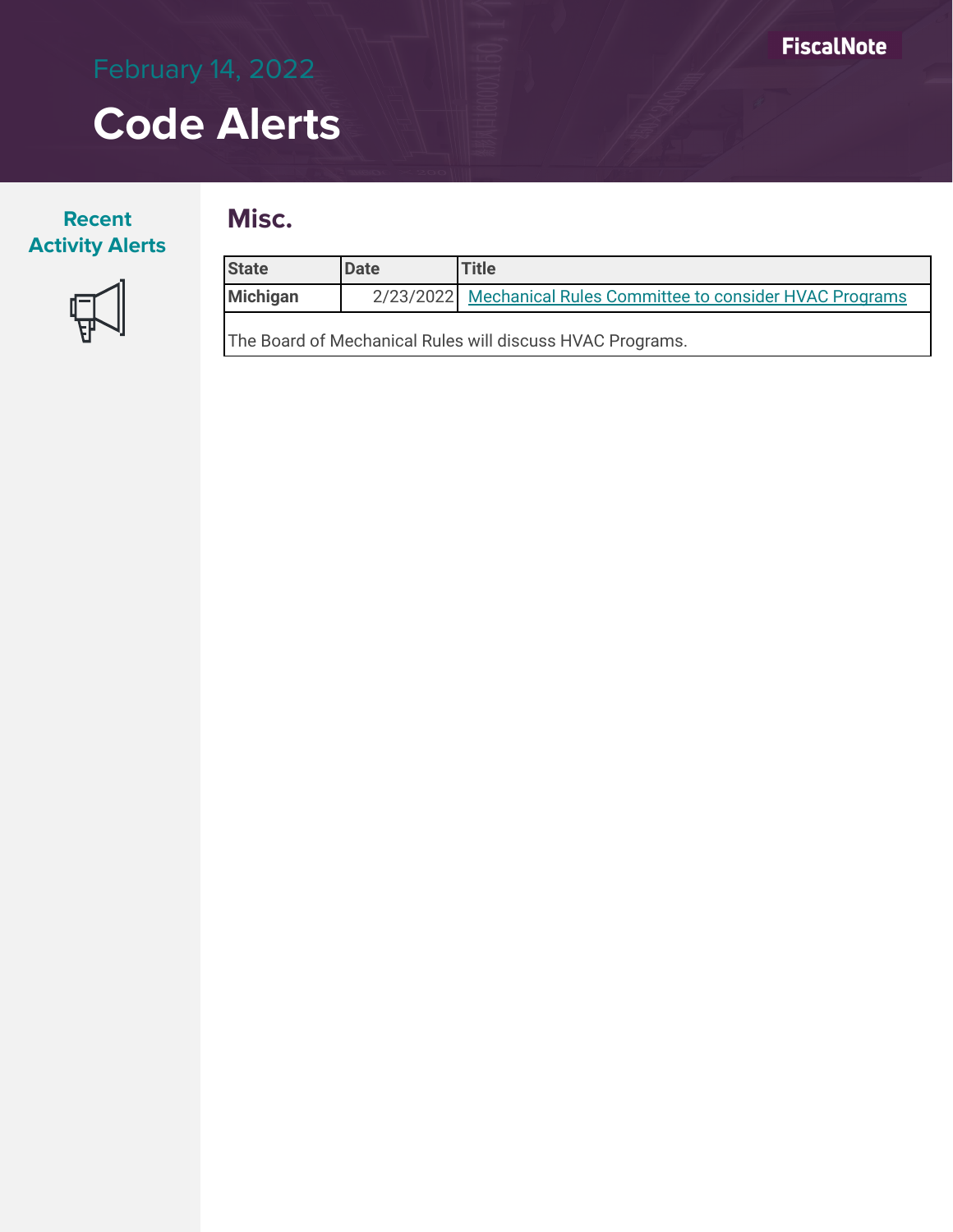### **Bills with Recent Activity**

## **Legislation**



| Bill #            | <b>State</b> | <b>Bill Title</b>                                                       | <b>Primary Sponsor Last Action</b>                                |                                               | Date              |
|-------------------|--------------|-------------------------------------------------------------------------|-------------------------------------------------------------------|-----------------------------------------------|-------------------|
| <b>SB 1518 OR</b> |              | <b>Relating to building codes;</b><br>prescribing an effective<br>date. | <b>Senate</b><br>Committee on<br><b>Energy and</b><br>Environment | Possible Work<br><b>Session</b><br>scheduled. | Feb $14,$<br>2022 |

Adds Reach Code to state building code as specialty code and gives power of administration and interpretation of Reach Code to Director of Department of Consumer and Business Services. Requires director to follow same process in adopting or amending Reach Code that director follows in developing residential and commercial building codes and to ensure that statewide Reach Code mandates achievement of not more than 90 percent of site energy use that other statewide residential and commercial building codes require. Requires director to adopt Reach Code at same time director adopts corresponding residential specialty code or corresponding structural specialty code, updating Reach Code at least every three years. Permits municipality to adopt Reach Code and require adherence to code as minimum construction standard and method within municipality's jurisdiction notwithstanding requirement that state building code be uniform and applicable to all municipalities in state.

| <b>HB 1770 WA</b>                                                                                                                                                                                                                                                                                                                                                                                                                                                                                                                                                                                                                                                                                                                                                                                    |           | <b>Strengthening energy</b><br>codes.                     | <b>Davina Duerr</b>   | Third reading,<br>passed                        | Feb 12,<br>2022 |
|------------------------------------------------------------------------------------------------------------------------------------------------------------------------------------------------------------------------------------------------------------------------------------------------------------------------------------------------------------------------------------------------------------------------------------------------------------------------------------------------------------------------------------------------------------------------------------------------------------------------------------------------------------------------------------------------------------------------------------------------------------------------------------------------------|-----------|-----------------------------------------------------------|-----------------------|-------------------------------------------------|-----------------|
| This bill adds that the state must require construction of increasingly low-emission energy<br>efficient homes and buildings and achieve construction of zero fossil-fuel greenhouse gas<br>emission homes and buildings by 2030. Top categories of clean energy jobs in the buildings<br>sector include: High-efficiency heating, ventilation, and air conditioning; energy efficiency<br>technologies; and renewable heating and cooling. As the fastest growing clean energy<br>industries in our state, work in these areas also supports job creation in other construction<br>trades, which is a critical component of a clean energy economic recovery strategy.                                                                                                                              |           |                                                           |                       |                                                 |                 |
| <b>SB 290</b>                                                                                                                                                                                                                                                                                                                                                                                                                                                                                                                                                                                                                                                                                                                                                                                        | <b>VA</b> | <b>State agencies and</b><br>localities; solar-ready roof | <b>Barbara Favola</b> | Senate:<br><b>Engrossed by</b><br><b>Senate</b> | Feb 11,<br>2022 |
| requirements, etc.<br>Requires any executive branch agency or institution and any locality entering the design phase<br>for the construction of a new building greater than 5,000 gross square feet in size, or the<br>renovation of a building where the cost of the renovation exceeds 50 percent of the value of the<br>building, to ensure that such building includes a solar-ready roof, defined in the bill as having the<br>structural capability to accept the increased load from solar panels, proper sizing of the<br>electrical panel, installation of conduit and wire from the roof to the electrical panel, use of<br>solar-appropriate roof membranes and other roofing materials, and clustering of vents and<br>non-solar equipment to maximize available space for solar panels. |           |                                                           |                       |                                                 |                 |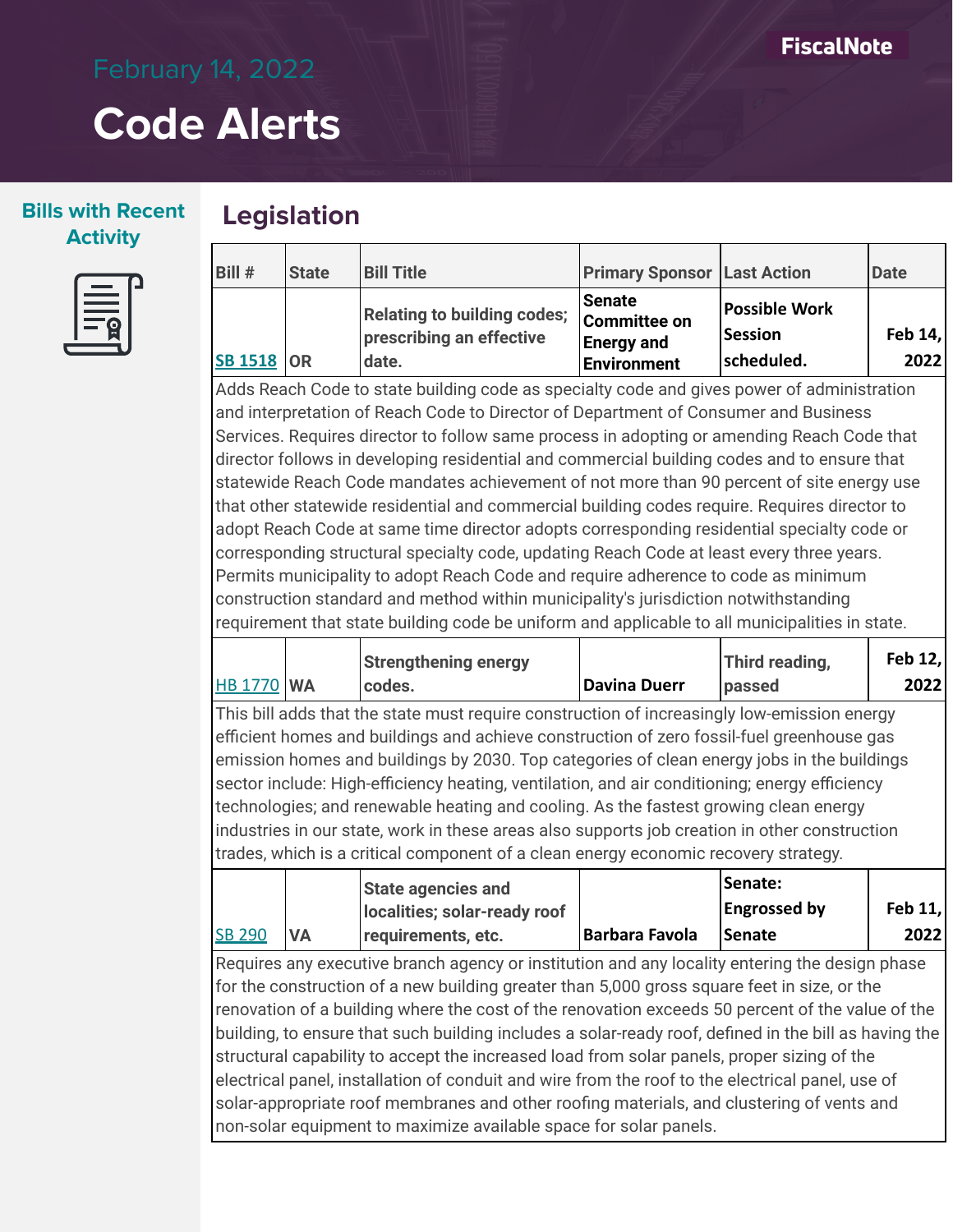## **Bills with Recent Activity**

# **Legislation**



|                                                                                                 |                                                                                                   | <b>Relating To Climate Change</b>                                                                   |                              | <b>Passed Second</b>      | Feb 10, |  |
|-------------------------------------------------------------------------------------------------|---------------------------------------------------------------------------------------------------|-----------------------------------------------------------------------------------------------------|------------------------------|---------------------------|---------|--|
| <b>HB 2423 HI</b>                                                                               |                                                                                                   | Mitigation.                                                                                         | <b>Lisa Marten   Reading</b> |                           | 2022    |  |
|                                                                                                 | This bill adds a section providing that each public works project shall conform to the applicable |                                                                                                     |                              |                           |         |  |
|                                                                                                 |                                                                                                   | carbon concrete standards contained in division 600 of the highways division of the                 |                              |                           |         |  |
|                                                                                                 |                                                                                                   | department of transportation's special provisions for standard specifications dated July 10,        |                              |                           |         |  |
| 2020.                                                                                           |                                                                                                   |                                                                                                     |                              |                           |         |  |
|                                                                                                 |                                                                                                   | <b>Building energy use intensity;</b>                                                               |                              |                           |         |  |
|                                                                                                 |                                                                                                   | reporting, reduction,                                                                               |                              |                           |         |  |
|                                                                                                 |                                                                                                   | requirements, incentive                                                                             |                              | <b>Recommends laying</b>  | Feb 10, |  |
| <b>HB 998</b>                                                                                   | <b>VA</b>                                                                                         | programs.                                                                                           | <b>Kaye Kory</b>             | on the table              | 2022    |  |
|                                                                                                 |                                                                                                   | Allows localities to incentivize, by ordinance, the owner or operator of a building meeting certain |                              |                           |         |  |
|                                                                                                 |                                                                                                   | criteria, or an agent of such owner or operator, to report energy use intensity (EUI) information   |                              |                           |         |  |
|                                                                                                 |                                                                                                   | and reduce EUI. The bill allows localities to set EUI requirements for certain buildings and        |                              |                           |         |  |
|                                                                                                 |                                                                                                   | develop local incentive programs for increasing building energy efficiency.                         |                              |                           |         |  |
|                                                                                                 |                                                                                                   |                                                                                                     | <b>Alfonso</b>               | <b>Recommends laying</b>  | Feb 10, |  |
| <b>HB 905</b>                                                                                   | <b>VA</b>                                                                                         | <b>Energy efficiency standards</b>                                                                  | Lopez                        | on the table              | 2022    |  |
|                                                                                                 |                                                                                                   |                                                                                                     |                              |                           |         |  |
|                                                                                                 |                                                                                                   | Allows a locality by ordinance to create and require stretch codes, defined in the bill as energy   |                              |                           |         |  |
|                                                                                                 |                                                                                                   | efficiency standards that are in addition to or more stringent than those in the Uniform            |                              |                           |         |  |
|                                                                                                 |                                                                                                   | Statewide Building Code, and use them as an alternative means of compliance with a locality's       |                              |                           |         |  |
|                                                                                                 |                                                                                                   | building requirements. The bill requires periodic review of the codes and allows the locality to    |                              |                           |         |  |
| make amendments.                                                                                |                                                                                                   |                                                                                                     |                              |                           |         |  |
|                                                                                                 |                                                                                                   |                                                                                                     |                              |                           |         |  |
|                                                                                                 |                                                                                                   | <b>Uniform Statewide Building</b>                                                                   |                              | <b>Recommends passing</b> | Feb 10, |  |
| <b>HB 701</b>                                                                                   | <b>VA</b>                                                                                         | Code                                                                                                | <b>Kaye Kory</b>             | by indefinitely           | 2022    |  |
|                                                                                                 | Provides that the Uniform Statewide Building Code (the Building Code) shall not supersede the     |                                                                                                     |                              |                           |         |  |
| building code provisions and regulations adopted by a locality that are related to energy       |                                                                                                   |                                                                                                     |                              |                           |         |  |
| efficiency and conservation if the standards outlined in such provisions and regulations are as |                                                                                                   |                                                                                                     |                              |                           |         |  |
| or more stringent than those contained in the Building Code. The bill defines a standard to be  |                                                                                                   |                                                                                                     |                              |                           |         |  |
| as stringent as one contained in the Building Code if such standard would perform the same      |                                                                                                   |                                                                                                     |                              |                           |         |  |
| function as the standard contained in the Building Code without using more energy than would    |                                                                                                   |                                                                                                     |                              |                           |         |  |
| be used under the provisions of the Building Code.                                              |                                                                                                   |                                                                                                     |                              |                           |         |  |
|                                                                                                 |                                                                                                   |                                                                                                     |                              |                           |         |  |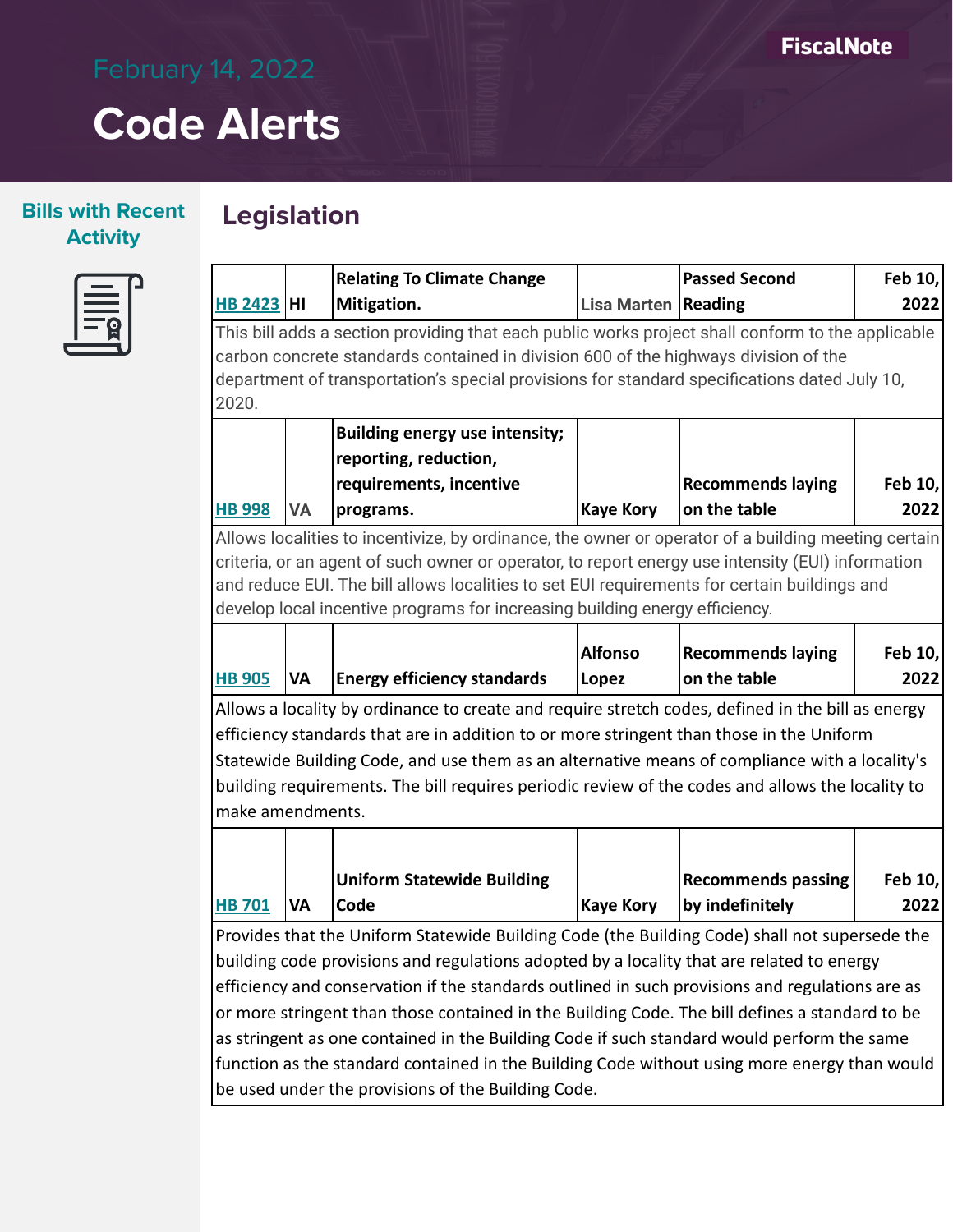## **Bills with Recent Activity**

# **Legislation**



|                                                                                                 |                                                                                           | <b>Climate Crisis and</b>                                                                         | Dave                  | Hearing 3/10 at    | Feb 10,     |  |
|-------------------------------------------------------------------------------------------------|-------------------------------------------------------------------------------------------|---------------------------------------------------------------------------------------------------|-----------------------|--------------------|-------------|--|
| <b>HB 171</b>                                                                                   | <b>MD</b>                                                                                 | <b>Environmental Justice Act</b>                                                                  | <b>Fraser-Hidalgo</b> | 1:00 p.m.          | 2022        |  |
|                                                                                                 |                                                                                           | Creates the Climate Crisis Infrastructure Fund to expand the use of clean energy sources and      |                       |                    |             |  |
|                                                                                                 |                                                                                           | energy efficiency in the electricity and other energy-consuming sectors, create a cleaner, more   |                       |                    |             |  |
|                                                                                                 |                                                                                           | just, and more efficient transportation sector throughout the state, fund resiliency against      |                       |                    |             |  |
|                                                                                                 |                                                                                           | climate change and weather events that have an impact on the lives of the citizens of the state   |                       |                    |             |  |
|                                                                                                 |                                                                                           | and its economy, and promote a transition to clean energy.                                        |                       |                    |             |  |
|                                                                                                 |                                                                                           |                                                                                                   |                       |                    |             |  |
|                                                                                                 |                                                                                           |                                                                                                   |                       |                    |             |  |
|                                                                                                 |                                                                                           | <b>Building Standards and</b>                                                                     | Dana Stein,           | Hearing 3/01 at    |             |  |
| <b>HB 80</b>                                                                                    | <b>MD</b>                                                                                 | <b>Emissions Reductions</b>                                                                       | <b>Kumar Barve</b>    | 1:00 p.m.          | Feb 9, 2022 |  |
|                                                                                                 |                                                                                           | This bill adds that following to the definition of High Performance Buildings: a school or public |                       |                    |             |  |
|                                                                                                 |                                                                                           | safety building that achieves at least a certified rating according to the most recent version of |                       |                    |             |  |
|                                                                                                 |                                                                                           | the US Green building council's LEED green building rating system and, based on the building's    |                       |                    |             |  |
|                                                                                                 |                                                                                           | location, achieves 5 points or fewer in the combined credits for access to quality transit and    |                       |                    |             |  |
|                                                                                                 |                                                                                           | surrounding density and diverse uses.                                                             |                       |                    |             |  |
|                                                                                                 |                                                                                           | The bill also includes concrete, glass, concrete mixtures, steel, and wood structural elements to |                       |                    |             |  |
|                                                                                                 |                                                                                           | the definition of eligible materials for eligible capital projects.                               |                       |                    |             |  |
|                                                                                                 |                                                                                           |                                                                                                   |                       | <b>Assigned to</b> |             |  |
|                                                                                                 |                                                                                           |                                                                                                   |                       | <b>State</b>       |             |  |
|                                                                                                 |                                                                                           |                                                                                                   |                       | Government         |             |  |
|                                                                                                 |                                                                                           | <b>Proc Cd-Carbon Concrete</b>                                                                    |                       | Administration     |             |  |
| <b>HB 5564 IL</b>                                                                               |                                                                                           | Pref                                                                                              | <b>Larry Walsh</b>    | <b>Committee</b>   | Feb 9, 2022 |  |
|                                                                                                 | Provides that when a State contract is to be awarded to the lowest responsible bidder, an |                                                                                                   |                       |                    |             |  |
| otherwise qualified bidder who will fulfill the contract through the use of low embodied carbon |                                                                                           |                                                                                                   |                       |                    |             |  |
| concrete may be given preference over other bidders unable to do so, provided that the cost     |                                                                                           |                                                                                                   |                       |                    |             |  |
| included in the bid using low embodied carbon concrete is not more than 10% greater than the    |                                                                                           |                                                                                                   |                       |                    |             |  |
|                                                                                                 |                                                                                           | cost in the bid not using low embodied carbon concrete.                                           |                       |                    |             |  |
|                                                                                                 |                                                                                           |                                                                                                   |                       |                    |             |  |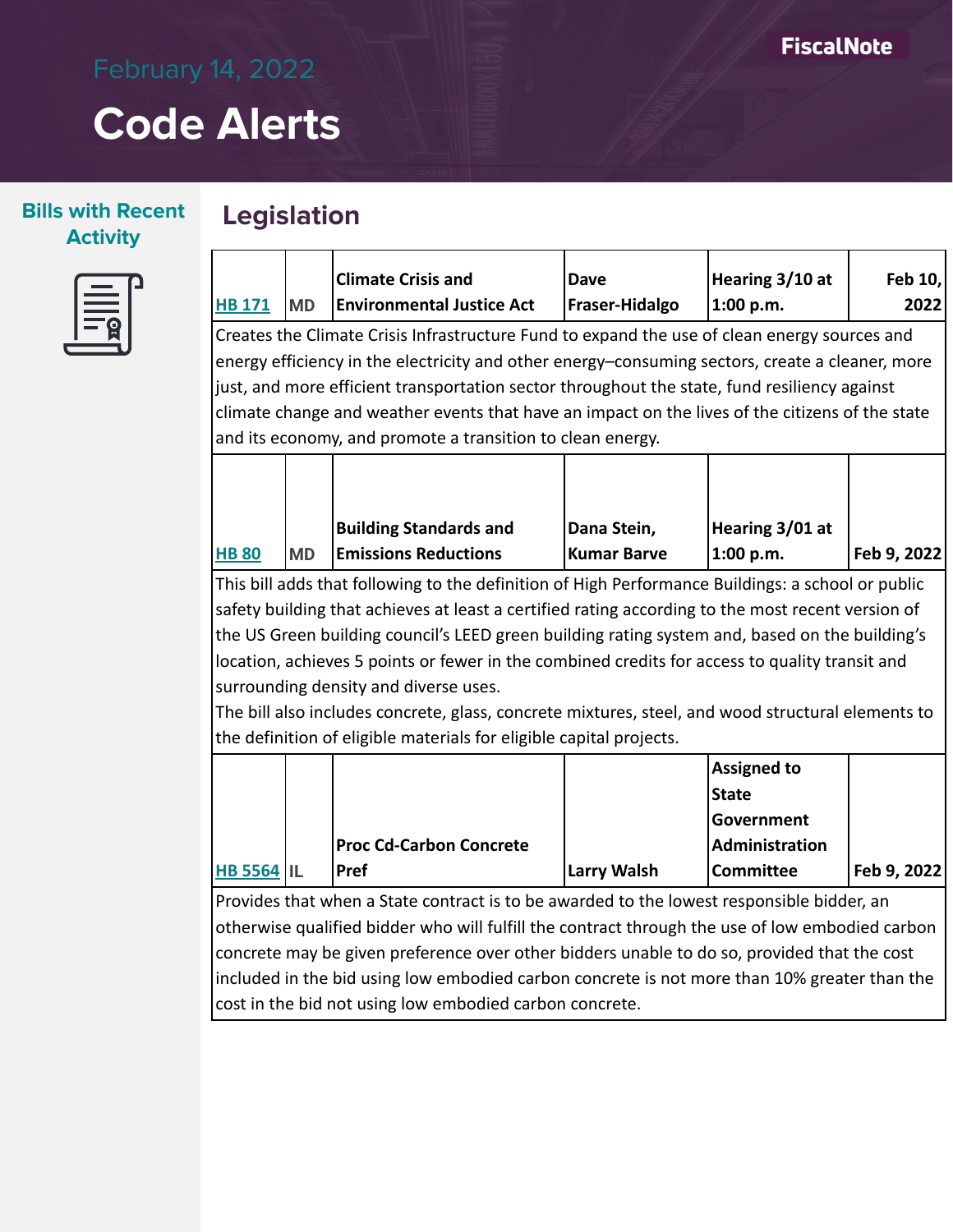### **Bills with Recent Activity**

# **Legislation**

| Ξ |  |
|---|--|
|   |  |
|   |  |

|                   |                             |        | <b>Assigned to Energy</b> |             |
|-------------------|-----------------------------|--------|---------------------------|-------------|
|                   | <b>Govt-Public Projects</b> | Tim    | <b>8</b> Environment      |             |
| <b>HB 5504 IL</b> | Materials                   | Butler | <b>Committee</b>          | Feb 9, 2022 |

This bill provides that by January 1, 2025, the Department shall establish a policy to determine and record greenhouse gas emissions from eligible materials used in a public project with the goal of reducing greenhouse gas emissions in accordance with the following requirements: (1) the Department shall use the nationally or internationally recognized databases of Environmental Product Declarations and may include transportation-related emissions as part of the global warming potential emissions; and

(2) the Department shall develop a tracking and reporting process in a manner that is consistent with criteria in an Environmental Product Declaration.

For invitation for bids for contracts for public projects issued on or after July 1, 2022, the Department shall require the contractor who is awarded the contract to submit a current Environmental Product Declaration, Type III, as defined by the International Organization for Standardization Standard 14025:2006, or similarly robust life cycle assessment methods that have uniform standards in data collection, for each eligible material proposed to be used in the public project.

|                   |                                      |       | Jarrett The committee on |             |
|-------------------|--------------------------------------|-------|--------------------------|-------------|
|                   |                                      |       | Keohok GVO deferred the  |             |
| <b>SB 2590 HI</b> | <b>Relating To Energy Efficiency</b> | alole | measure.                 | Feb 9, 2022 |

Requires energy efficiency scores and grades for covered buildings. Energy efficiency grade means the ENERGY STAR rating for a building; or a score, assigned through the benchmarking tool, that assesses the energy use of a building relative to similar buildings. Each year beginning in 2023, an owner of a covered building shall use the benchmarking tool to provide an energy efficiency score of the covered building to the department pursuant to rules adopted by the department.

|               |           |                                   |      | Senate: Stricken at     |             |
|---------------|-----------|-----------------------------------|------|-------------------------|-------------|
|               |           |                                   |      | request of Patron in    |             |
|               |           |                                   | Rvan | <b>General Laws and</b> |             |
|               |           | <b>Uniform Statewide Building</b> |      | McDou Technology (11-Y  |             |
| <b>SB 747</b> | <b>VA</b> | Code; religious exemptions        | gle  | 0-N)                    | Feb 9, 2022 |

Provides that the Board of Housing and Community Development shall have the power to grant religious exemptions from the Uniform Statewide Building Code if certain findings are made by the Board.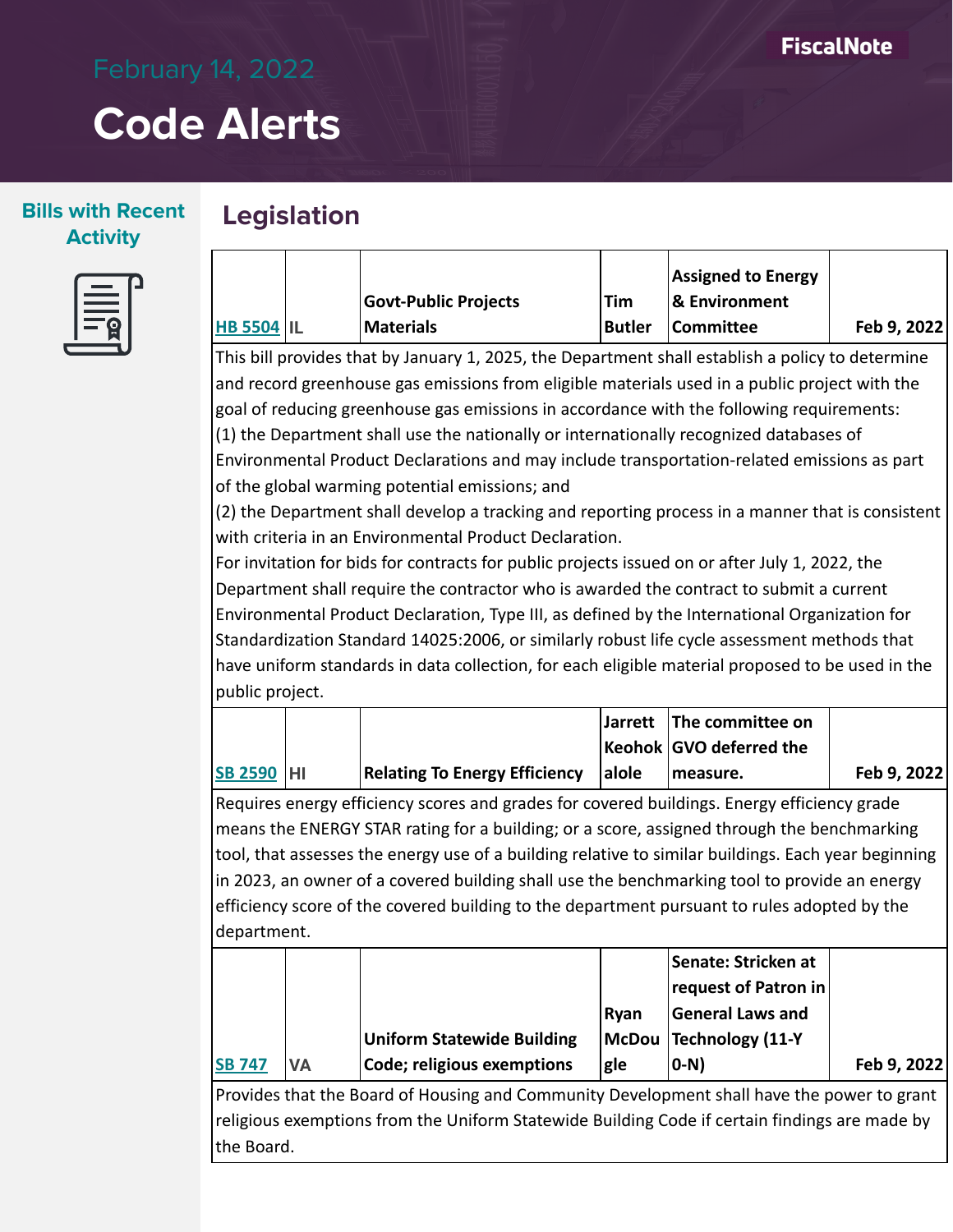## **Bills with Recent Activity**



## **Legislation**

| <b>SB 90</b>                                                                                       | <b>SD</b> | <b>Revise certain provisions</b><br>regarding local building<br>codes. | Greg Jamison,<br>Herman Otten | Scheduled for<br>hearing | Feb 9, 2022 |  |  |
|----------------------------------------------------------------------------------------------------|-----------|------------------------------------------------------------------------|-------------------------------|--------------------------|-------------|--|--|
| This bill allows localities to prescribe minimum standards for a residential structure by enacting |           |                                                                        |                               |                          |             |  |  |

an ordinance adopting the 2018 edition of the International Residential Code, as published by the International Code Council.

|                   | Amending the              |              |            |             |
|-------------------|---------------------------|--------------|------------|-------------|
|                   | Pennsylvania Construction |              | Removed    |             |
| <b>HB 1790 PA</b> | Code Act                  | Jason Silvis | from table | Feb 9, 2022 |

Establishes a uniform construction code; imposing powers and duties on municipalities and the Department of Labor and Industry; providing for enforcement; imposing penalties; and making repeals," in adoption and enforcement by municipalities, further providing for consideration of applications and inspections; and, in training and certification of inspectors, providing for corrective action.

|       |            |                             |                  | Reporting   |             |
|-------|------------|-----------------------------|------------------|-------------|-------------|
|       |            | <b>An Act transitioning</b> |                  | date        |             |
|       |            | Massachusetts to clean      |                  | extended to |             |
|       |            | electricity, heating and    | Marjorie Decker, | Monday May  |             |
| H3288 | <b>IMA</b> | transportation              | Sean Garballey   | 2, 2022     | Feb 9, 2022 |

This bill sets a goal that by 2045, 100 percent of the energy used in the building sector and transportation sector within the borders of the commonwealth shall be clean energy. It provides that beginning January 1, 2025, all new buildings built in the commonwealth shall only use clean energy technologies, as defined in chapter 25D, for space heating and cooling and water heating and cooling, and shall be highly energy efficient, including a building envelope that meets passive house standards and efficient appliances, lighting fixtures, and plumbing fixtures. The department of energy resources shall develop and adopt amendments to the state building code, in consultation with the board of building regulations and standards to enforce new requirements.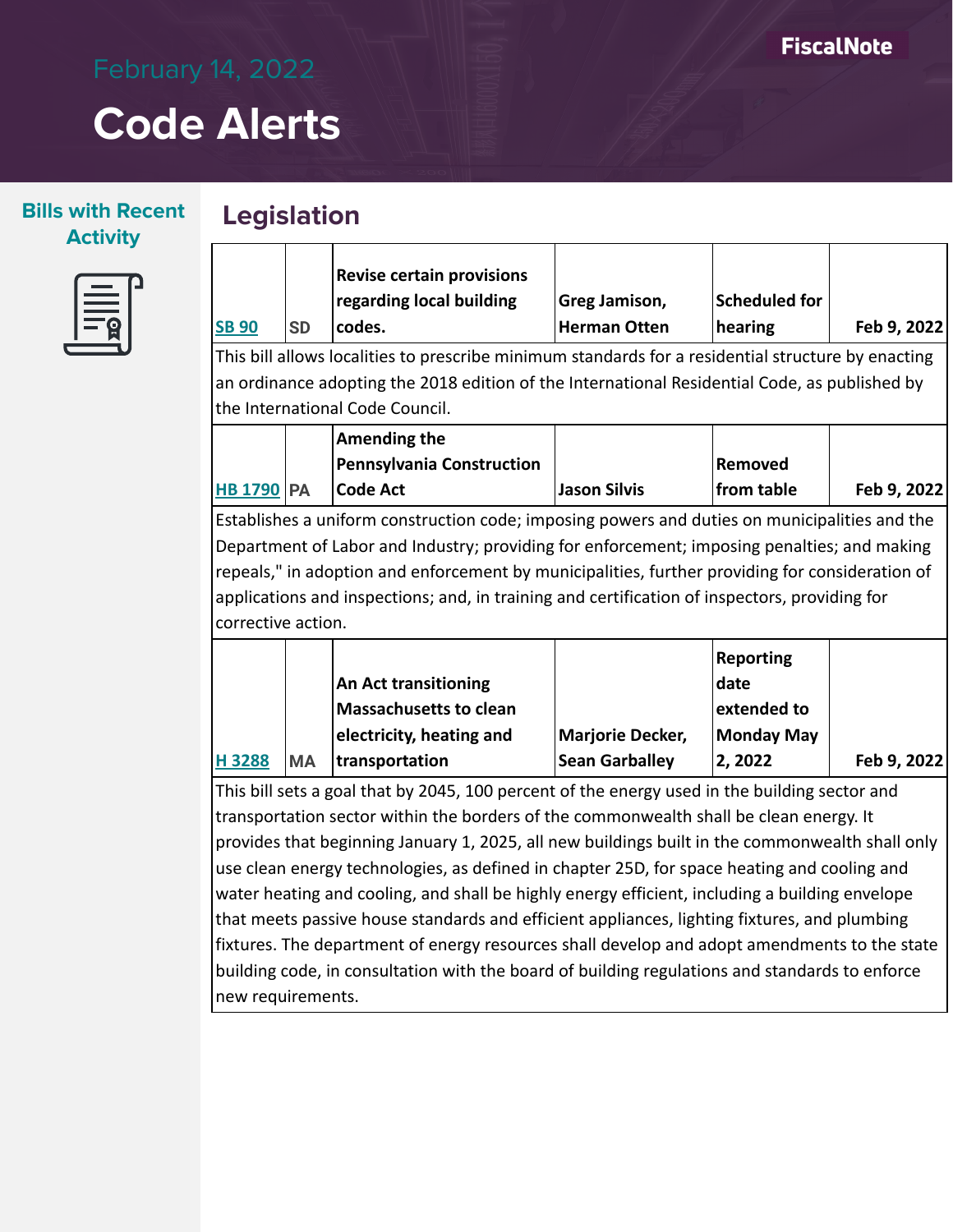**Legislation**

## **Bills with Recent Activity**



|                       |           | An Act concerning the                                                                                |                  |                                  |        |  |  |
|-----------------------|-----------|------------------------------------------------------------------------------------------------------|------------------|----------------------------------|--------|--|--|
|                       |           | expansion of renewable                                                                               |                  | <b>Reporting date</b>            |        |  |  |
|                       |           | heating fuels and renewable                                                                          | Tom              | extended to Monday               | Feb 9, |  |  |
| H4081                 | <b>MA</b> | thermal heating                                                                                      | Golden           | May 2, 2022                      | 2022   |  |  |
|                       |           | This bill establishes a fund known as the Renewable Heating Fuels Development Fund to be             |                  |                                  |        |  |  |
|                       |           | administered by the commissioner of energy resources. The purpose of the fund shall be to            |                  |                                  |        |  |  |
|                       |           | increase the supply of heating renewable energy credits available for compliance use by              |                  |                                  |        |  |  |
|                       |           | obligated entities, as defined in section 1 of chapter 164C. There shall be credited to the fund all |                  |                                  |        |  |  |
|                       |           | alternative compliance payments made by obligated entities as provided in section 2 of said          |                  |                                  |        |  |  |
|                       |           | chapter 164C. Amounts credited to the fund shall be expended without further appropriation.          |                  |                                  |        |  |  |
|                       |           |                                                                                                      |                  |                                  |        |  |  |
|                       |           |                                                                                                      | <b>House</b>     |                                  |        |  |  |
|                       |           |                                                                                                      | <b>Committee</b> | <b>Reported Printed and</b>      | Feb 8, |  |  |
| H 546                 | ID        | <b>Building Codes</b>                                                                                |                  | on Business Referred to Business | 2022   |  |  |
|                       |           | This bill updates the state building code to be based off on the 2018 edition of the International   |                  |                                  |        |  |  |
|                       |           | Building Code and provides for the energy conservation code.                                         |                  |                                  |        |  |  |
|                       |           | "Codes; ordinances; use of                                                                           |                  | <b>Senate Republican</b>         | Feb 8, |  |  |
| <b>SB 1376 AZ</b>     |           | refrigerants."                                                                                       | <b>Rick Gray</b> | <b>Caucus - Yes</b>              | 2022   |  |  |
|                       |           | This bill adds that any code, ordinance or general or specific plan provision or part of a code,     |                  |                                  |        |  |  |
|                       |           | ordinance or general or specific plan provision adopted by a municipality may not prohibit the       |                  |                                  |        |  |  |
|                       |           | use of refrigerants that are listed as acceptable pursuant to the clean air act                      |                  |                                  |        |  |  |
|                       |           | <b>Energy efficiency;</b>                                                                            |                  |                                  |        |  |  |
|                       |           | modification to performance                                                                          |                  |                                  |        |  |  |
|                       |           | based efficiency contracts                                                                           | <b>James</b>     | <b>Second Reading</b>            | Feb 8, |  |  |
| <b>SB 1799</b>        | <b>OK</b> | and projects.                                                                                        | Leewright        | referred to Energy               | 2022   |  |  |
|                       |           | This bill adds alternative energy production infrastructure to the list of eligible strategies       |                  |                                  |        |  |  |
|                       |           | designed to reduce utility consumption or lower operating costs in Performance-based                 |                  |                                  |        |  |  |
| efficiency contracts. |           |                                                                                                      |                  |                                  |        |  |  |
|                       |           |                                                                                                      |                  |                                  |        |  |  |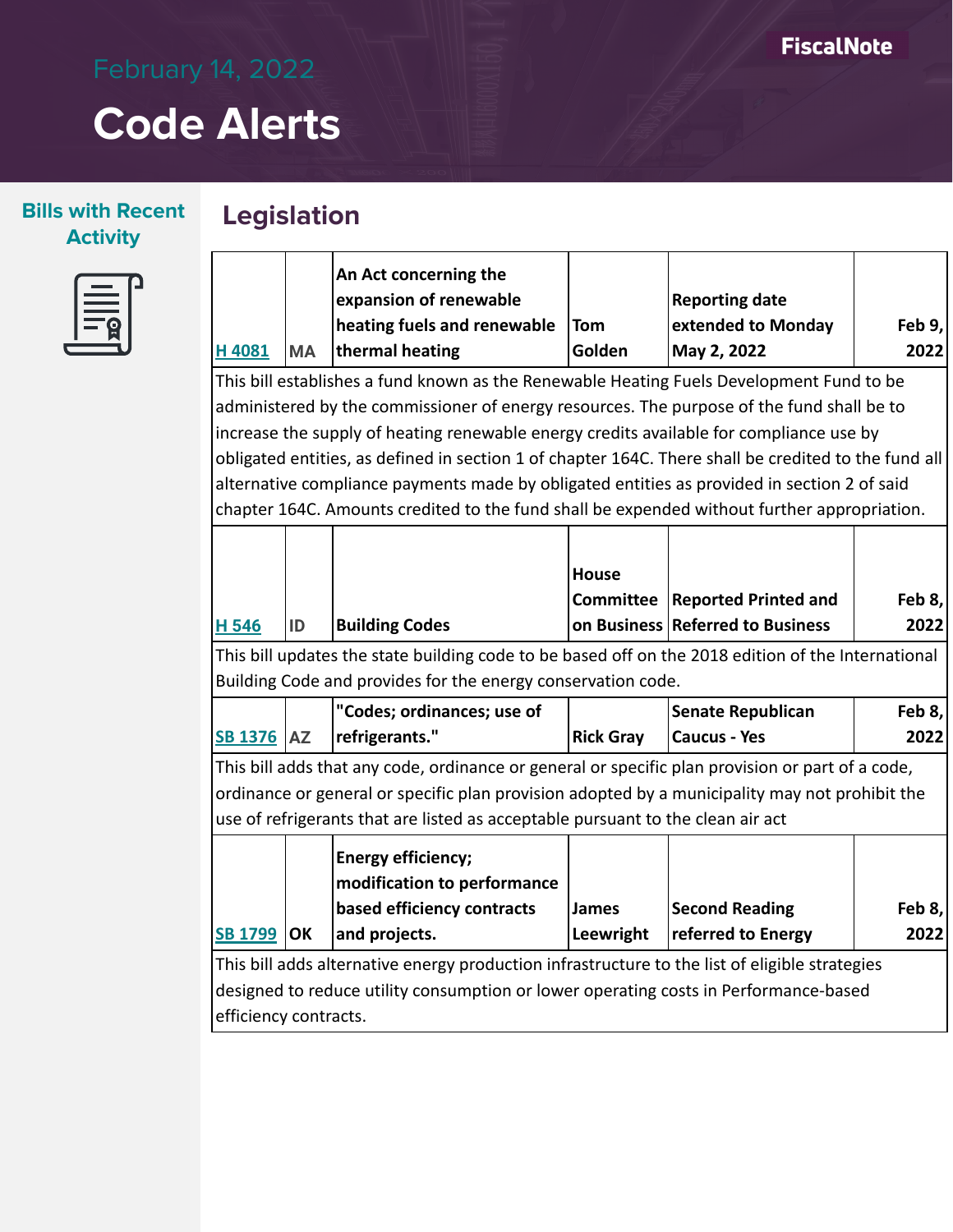### **Bills with Recent Activity**



|               |            | Uniform Statewide    | <b>Alfonso</b> | Stricken from docket |             |
|---------------|------------|----------------------|----------------|----------------------|-------------|
| <b>HB 885</b> | <b>IVA</b> | <b>Building Code</b> | Lopez          | by General Laws      | Feb 7, 2022 |

Expands the list of provisions in the Uniform Statewide Building Code related to recognized standards of health and safety required to be present in buildings and structures to include standards related to (i) the accumulation and growth of mold, (ii) plumbing leaks or issues, (iii) air conditioning and heating equipment and running hot water, and (iv) the removal of lead paint and paint that is flaking.

|              |           |                           | Joint            |       |             |
|--------------|-----------|---------------------------|------------------|-------|-------------|
|              |           |                           | <b>Committee</b> |       |             |
| <b>SB 44</b> | <b>AR</b> | <b>Building Authority</b> | on Budget        | Filed | Feb 7, 2022 |

This bill establishes a corporation business tax credit and a gross income tax credit for costs incurred in the construction of an eligible building qualifying as a silver level building, a gold level building, or a platinum level building under the LEED Green Building Rating System or the LEED Residential Green Building Rating System, as appropriate. "LEED" refers to the Leadership in Energy and Environmental Design "green building" rating system developed and published by the United States Green Building Council.

|        |           |                              |         | <b>Referred to Assembly</b> |             |
|--------|-----------|------------------------------|---------|-----------------------------|-------------|
|        |           |                              |         | <b>Commerce and</b>         |             |
|        |           | <b>Provides credit under</b> |         | <b>Economic</b>             |             |
|        |           | corporation business tax     | Pam     | <b>Development</b>          |             |
| A 2223 | <b>NJ</b> | and gross income tax         | Lampitt | <b>Committee</b>            | Feb 7, 2022 |

This bill establishes a corporation business tax credit and a gross income tax credit for costs incurred in the construction of an eligible building qualifying as a silver level building, a gold level building, or a platinum level building under the LEED Green Building Rating System or the LEED Residential Green Building Rating System, as appropriate. "LEED" refers to the Leadership in Energy and Environmental Design "green building" rating system developed and published by the United States Green Building Council.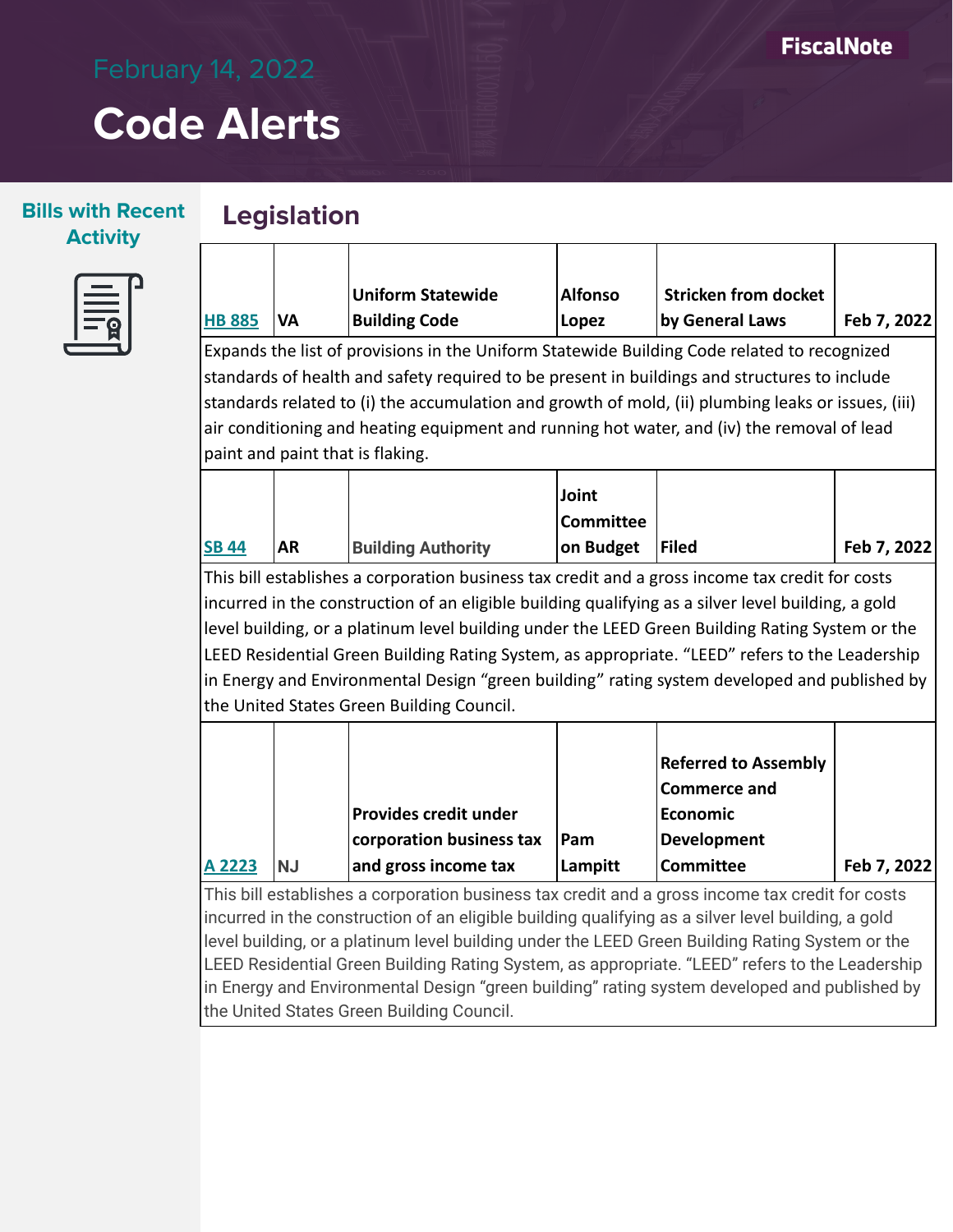### **Bills with Recent Activity**

## **Legislation**



|                                                                                                                                                                                                                                                                  |           |                                                                                | <b>Kristina</b>                  |                                                              |             |
|------------------------------------------------------------------------------------------------------------------------------------------------------------------------------------------------------------------------------------------------------------------|-----------|--------------------------------------------------------------------------------|----------------------------------|--------------------------------------------------------------|-------------|
|                                                                                                                                                                                                                                                                  |           | <b>SUSTAINABLE BUILDING</b>                                                    | Ortez, Tara                      | Do Pass                                                      |             |
| <b>HB 125</b>                                                                                                                                                                                                                                                    | <b>NM</b> | <b>TAX CREDIT DATES</b>                                                        | Lujan                            | recommendation                                               | Feb 7, 2022 |
| Amends the date for which the amount of a 2021 sustainable building tax credit shall be<br>determined for the construction of a new sustainable commercial building that is broadband<br>ready and electric vehicle ready from April 1, 2023 to January 1, 2022. |           |                                                                                |                                  |                                                              |             |
| <b>SB 452</b>                                                                                                                                                                                                                                                    | <b>VA</b> | Local governments;<br>additional powers,<br>energy efficiency of<br>buildings. | <b>Jennifer</b><br><b>Boysko</b> | <b>Failed to report</b><br>(defeated) in Local<br>Government | Feb 7, 2022 |
| Powers of local governments; additional powers; energy efficiency of buildings. Requires the<br>Board of Housing and Community Development to adopt optional building energy efficiency                                                                          |           |                                                                                |                                  |                                                              |             |

standards and allows localities to adopt and enforce these standards.